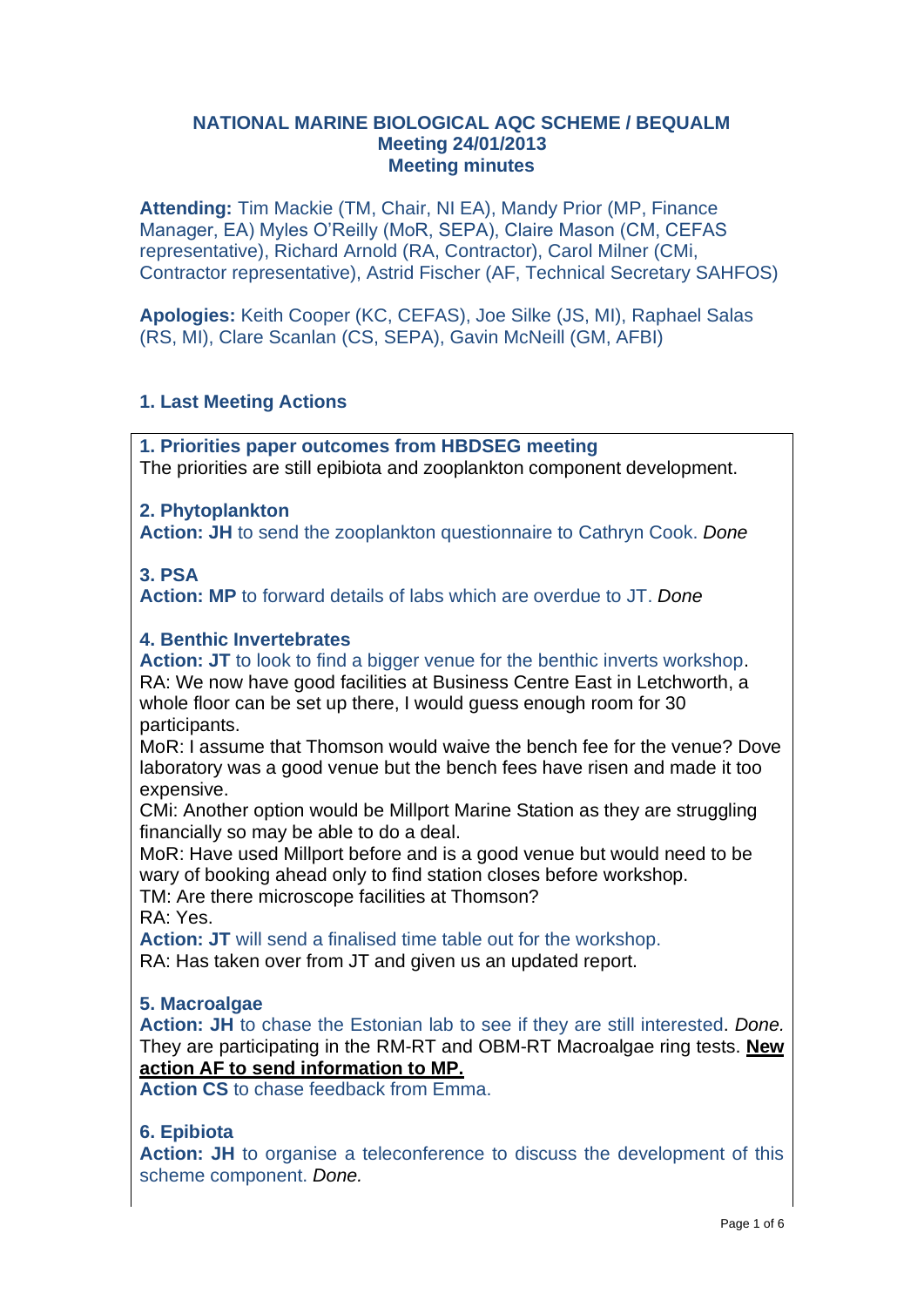# **7. Fish**

# **8. AOB**

**Action: JH** to send out examples of a best practice guide to Niall so that he can write a guide for saltmarsh mapping. *Done.*

MP: A first draft of the Saltmarsh mapping standards is near completetion, and should be ready in three months time. TM to take this forward on his side. **Action: MoR** to clarify how the AQC status actually appears in Merman for subcontracted labs by getting a Merman export of AQC status from a CMA that has used subcontractors. *Done*

**Action: MoR** to instruct BODC to export Summary of Merman AQC Results 1999-2008 to each CMA and CC these to MoR.

**Action: CMAs** each CMA to check Merman exports against Summary of CSEMP Own Sample Audit 1999-2008 and report any mismatches to MoR.Action: MoR to clarify if and how un-AQCed data can be accessed.

**Action: MoR** to amend the introduction to the Summary of CSEMP Own Sample Audit report to provide fuller explanation of the issues encountered.

MoR: These last few actions I have been unable to complete due to confusing anomalies within the data. With SEPa data, for example, 6 years of AQC data are missing and AQC data for 2014/2015 is already "Passed"!. I want to modify David Hall's AQD Audit summary to make it more useful and to send a pass/fail status to all CMA's, for them to comment on and reply back. E.g. SEPA had failed on an occasion but there had been remedial action. **New Action MoR: to chase up agencies to see if they agree with the fail/pass on the audit reports for invertebrates.**

It is also unclear why pre 1999 data has not gone in.

TM: is there any issue with ICES about the data having no QA flag? MoR: this never came up.

TM: Had a request from Merman to see if we look into data formats about bioeffects.

CM: CEFAS does some work on imposex (sex change in dog whelks due to TBT pollution).

MoR: SEPA did this type of work before, together with MSS. Very few waters fail under the WFD, therefore there is no driver for this monitoring in SEPA.

**Action: MoR** to investigate a suitable venue for the Edinburgh meeting. *Done.*

# **Meeting**

# **1. Priorities from HBDSEG**

TM: David Johns (SAHFOS) has volunteered to be the temporary chair for NMBAQC, but is awaiting approval from Defra. The priorities of the HBDSEG remain the same, and gaps are identified by the Marine Strategy Framework Directive. Recent work by Jane Hawkridge revealed that there may be QA gaps for the monitoring of seabirds, seals and turtles.

#### **2. Phytoplankton update**

JS (via email): We completed the Phytoplankton Intercomparison exercise for 2012 with a 2 day workshop in Hillerod, Denmark on 3 and 4th December with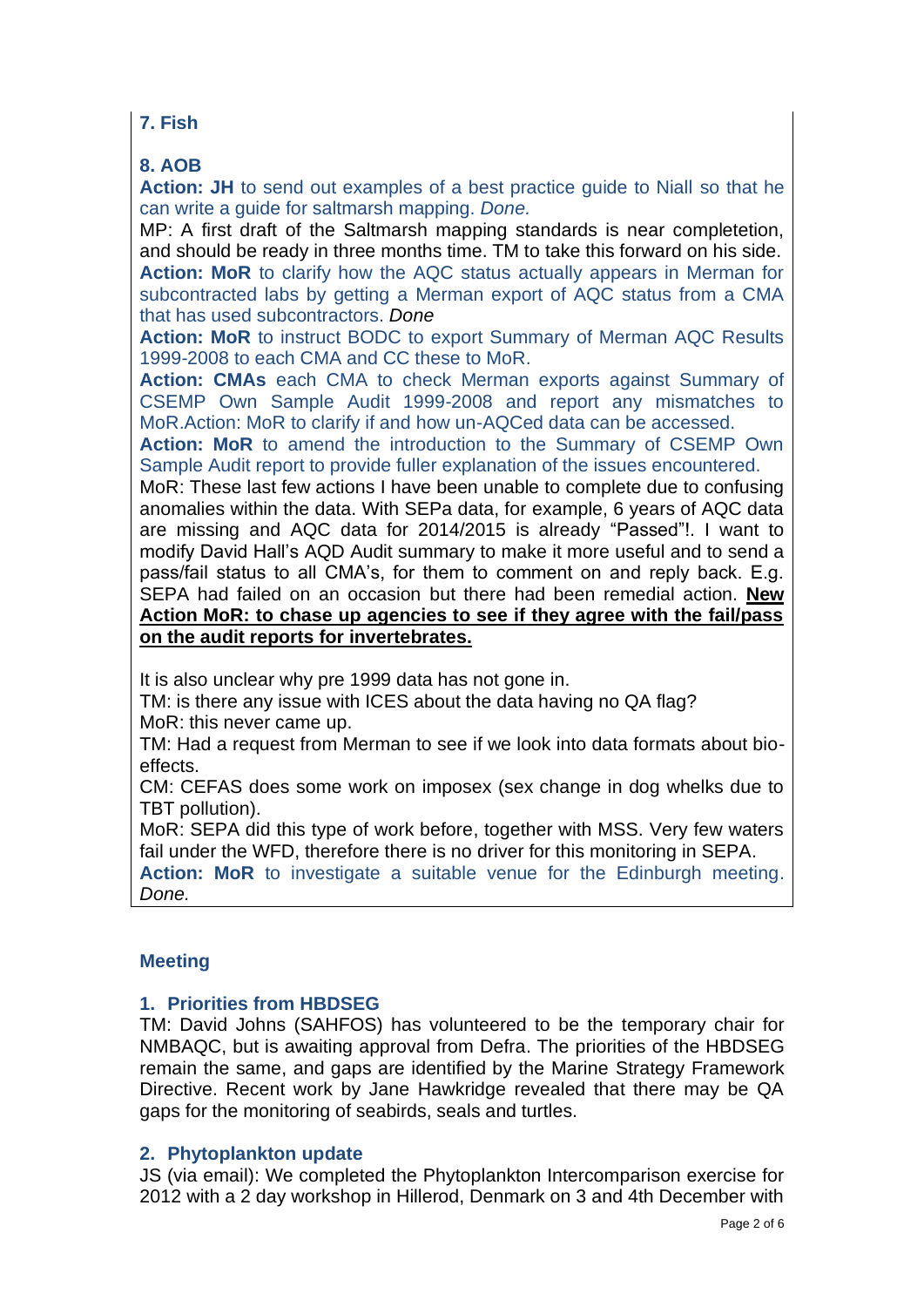participants attending a training and discussion session. The outcome was very positive and we are just putting the finishing work on the Intercomparison 2012. Report which will be issued to participants and to committee to be put up on the Website.

#### **3. PSA**

CM: Although there is now QA for PSA, the workshop did not go into fieldwork practise. You normally do a  $0.1\,\mathrm{m}^2$  grab for biology and a supporting grab for PSA which should be representative. Cefas does work offshore and therefore uses a different methodology to other labs who only sample inshore.

TM: Cross-linking of data is needed to resolve problems.

MoR: You have to focus on results and then set standards for AQC Pass/Fail. The PSA data has gone to Merman for years without AQC Pass/Fail on it. The UK Agencies are producing a new version of the IQI (Infaunal Quality Index) tool in which you can actually enter your own associated PSA data. From a scientific view we would advocate the use of real PSA data to support the WFD Invertebrate Classification. EA and SEPA will probably use their own ral PSA data to work out the WFD Invert classifications, instead of the broad sediment categories used before. Hence for NMBAQC it will be more important to show that the PSA data used has passed a AQC standards..

TM: IQI results may respond more dramatically to the actual results. We need to see how the IQI component is driven by PSA data. If we are applying it to get a pass, but it is 30% out because of the inaccuracies in the IQI analysis, then it may pass the IQI classification out. The PSA should support the biology based on the sample.

CM: the pass/fail level will show the significance.

#### **Action TM to forward copy IQI to CM.**

**Action CM to test IQI tool with different sediment compositions and come up with IQI levels of significance that we could then use to determine biological (IQI) significant limits for PSA ring test.**

# **4. Benthic Invertebrates**

RA: Has given us a report on the progress (attached).

Verbal update: There is still some ongoing work from year 18. There are 5 sets of own samples that need to be completed, everything else has been done.

For year 19 there has been an extension to the RT43 deadline until mid December, and 21 out of 24 labs have returned data, we have started analysis on this. We have also started on RT 44.

For LR17 4 out of 12 sets of specimens have been received and we are awaiting the others to come in.

For OS 50-52 we have received 21 out of 33 datasets, haven't started analysis of reporting on this yet.

For MB20 5 of 7 samples have been received. We have not started on analysis yet.

MoR: you should chase up the outstanding submissions.

RA: yes this is in hand. We have a protocol of 3 reminders, if nothing received after 3 reminders, the submission will be ignored.

**Action RA to chase up outstanding submissions.**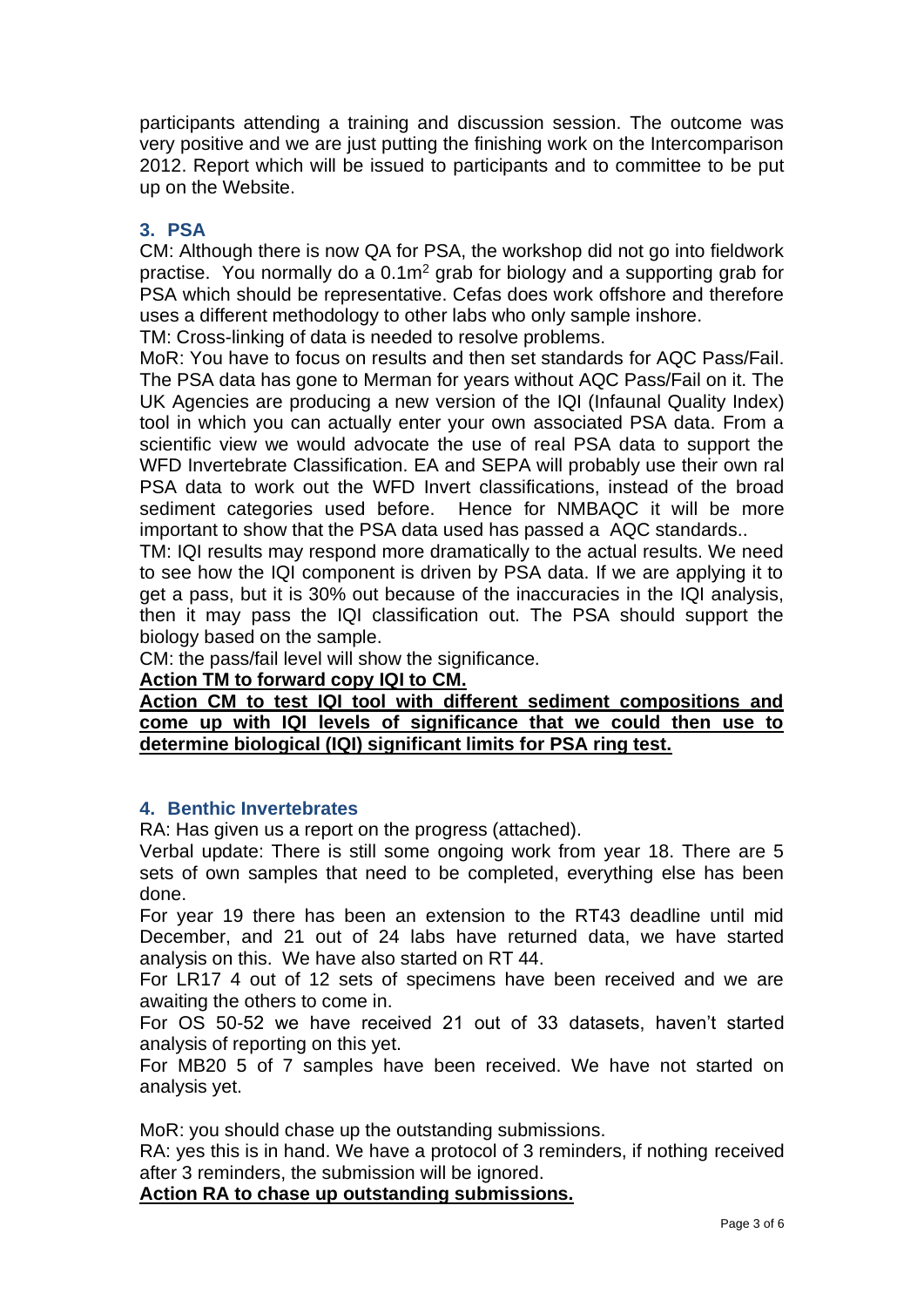MoR: The RT42 bulletin has not been received. There were two taxa that were sent out for external expert review.

# **Action RA to look into this.**

MoR: David had updated the taxonomic database (Version 3). This will not be on the web, as it is an incentive for participants to join the scheme. However, it should be send out to current participants.

# **Action MoR to send taxonomic database to TM by email to see if this is an option to send it to participants.**

# **5. Macroalgae**

#### **RT07 Rocky shore algae identification**

• 7 labs subscribed in 2012, so far only 5 have subscribed for 2013, although 1 additional foreign lab had expressed interest in joining. MP: CCW and EPA have recently signed up for this test.

#### **OMC RT04 Macroalgal blooming and seagrass % cover**

• 11 labs have signed up for this component; all bar 1 are agencies. Last year 13 signed up, though only 12 submitted results. MP: CCW also signed up for this test.

#### **OMB RT04 Biomass**

• 10 labs have signed up for this component, 1 more than last year. Again these are agencies.

#### **Certificates**

• Certificates of participation were requested by some participants. These have not been sent out before, but will be from this year. As largely the same labs are participating, they can also be sent retrospective certificates for year 18.

MoR: do they want the NMBAQC embossed stamp on these certificates? If so they will need to come to me for stamping.

MP: I have sent some examples to CS - they will decide what to use, but it needs to be sorted by the next meeting.

#### **Action AF to contact Emma Wells and CS to chase up Macroalgae certificates.**

#### **Pass rates**

• These have been discussed previously, and will be discussed further with the scheme operator in time for reports to be sent out.

#### **WFD Biological Standards Consultation and Intercalibration**

• BS Consultation – the UK is currently consulting on all of the biological methods used, which have changed in some way since 2009 or are new methods. These can be viewed via the UKTAG website, and the consultation finishes at the end of February. The drafting process threw up some anomalies between UK agencies, and these need to be discussed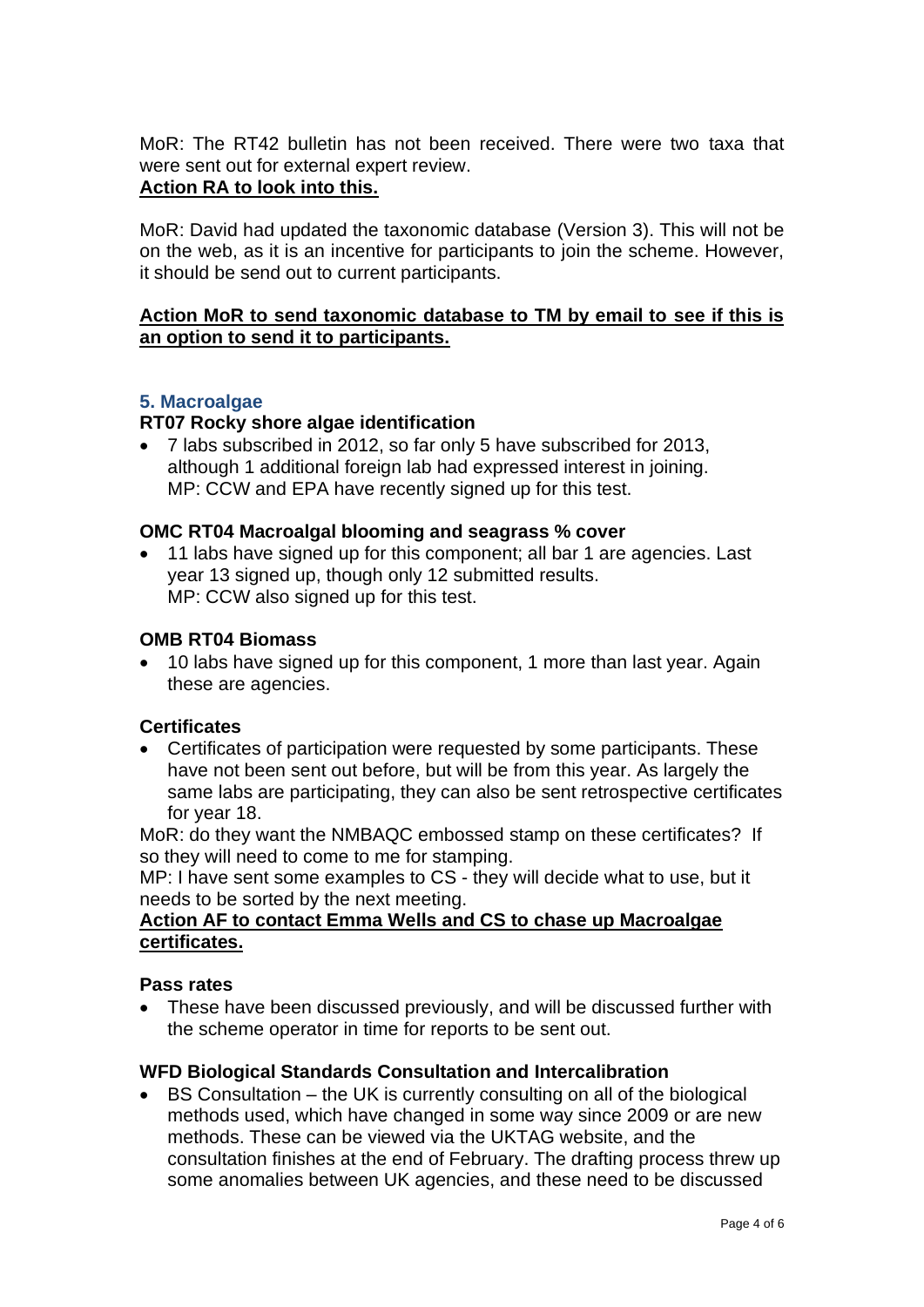and agreed through the Marine Plants Task Team and Marine Task Team. For newer methods such as seagrass and saltmarsh there are currently no fully agreed quality criteria. The saltmarsh method in the consultation only applies at present to England &Wales.

MoR: The WFD invertebrates (IQI tool), transitional water fish tool, and other WGFD tools are all on their website and worthwhile to look at.

• It was agreed that it would be sensible to host any lists of taxonomic literature on the NMBAQC website, as agreed at the last NMBAQC meeting.

**Action AF to ask CS what she means with regard to taxonomic literature list as searchable list formats may be more complicated to produce.**

• WFD Intercalibration – only TW fish and CW rocky shore macroalgae were approved in Phase 2 of intercal, and the Commission has given us more time to carry out further work. There is a meeting on  $24<sup>th</sup>/25<sup>th</sup>$  January to discuss how this will be taken forward. (CS is at this meeting).

# **6. Epibiota**

There are many contractors and agencies practising epibiota monitoring, including Seastar, Envision, JNCC, SEPA and CEFAS. When the questionnaire to gauge interest was originally sent out, 75% of the people showed interest thinking it was a training exercise, which shows the desperate need for QA in this sector. The idea is to 'survey once, use data many times'. We need to advocate best practise and set some fail/pass level.

TM: The level of expertise is also important, you should not try to identify below the level of what you can be certain off. You basically shoot some video, and then use a scoring matrix for that video.

AF: do the videos have a scale-bar in it?

TM: Some of the videos have a laser scale (you can identify size at all ranges), some have a ruler (you can only identify size close by). It is also important to know exactly where the sample is taken. Some methods include a transponder on the vehicle that sends a GPS signal to a responder aboard survey vessel. There are different levels of accuracy, and it can get real accurate (e.g. bathemetry measurements for hydrological centres) but at a cost.

TM: the same positioning issue is true for deploying grabs, e.g slope on grab cable in shallow waters. It can also be a problem depending on the size of the boat and the place of the GPS on the boat, and the way the boat is lying in the water compared to the GPS receiver. Therefore there will also need to be an associated QA for sample collection. So far TM has had videos from CEFAS and JNCC.

# **Action CMi to send TM some videos and supporting assessment. Action AF to start writing a 'Best practice' document using MESH guidelines.**

# **7. Fish**

See report by RA. Verbal update: RRT: 22 out of 24 sets are analysed, and results are being collated. RT samples are due out on 4<sup>th</sup> February, we are gathering the material together now. We are up-to-date on the fish component.